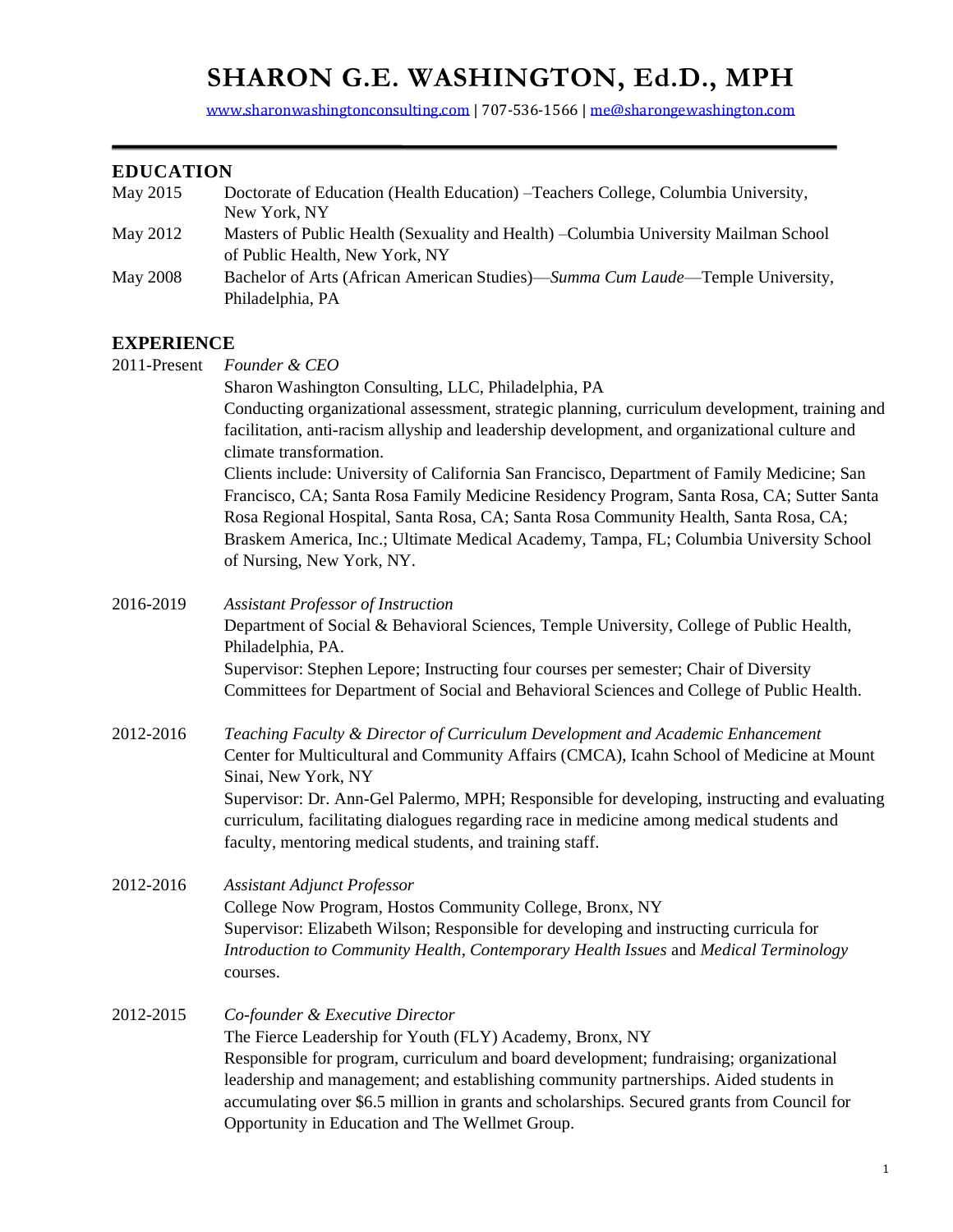| 2013                   | <b>Public Health Drug Policy Consultant</b><br>Center for NuLeadership on Urban Solutions, Brooklyn, NY<br>Supervisor: Kyung-Ji Kate Rhee; Responsible for coordinating Public Health Task Force<br>for public health approach to drug policy and implemented research.                                                                                                                                                                      |  |  |  |
|------------------------|----------------------------------------------------------------------------------------------------------------------------------------------------------------------------------------------------------------------------------------------------------------------------------------------------------------------------------------------------------------------------------------------------------------------------------------------|--|--|--|
| 2012                   | <b>Research Assistant</b><br>Office of the Dean, Mailman School of Public Health, Columbia University, New York, NY<br>Supervisor: Dr. Linda Fried; Responsible for conducting research to guide formation of<br>interdisciplinary public health think tank addressing mass incarceration.                                                                                                                                                   |  |  |  |
| 2008-2011              | <b>Community Education Specialist</b><br>Project ACHIEVE, New York Blood Center, New York, NY<br>Supervisor: John Bonelli; Responsible for creating educational presentations and<br>workshops, coordinating Community Advisory Board, supervising volunteers and interns,<br>designing and implementing community initiatives, managed program reporting.                                                                                   |  |  |  |
| 2010                   | <b>Instructor</b><br>CUNY Young Women's Leadership Initiative, City University of New York, New York, NY<br>Supervisor: Julia Pujols; Responsible for enhancing and facilitating weekly curriculum for 12-15<br>African and Latina adolescents in 9th-11th grades, and supervised three volunteer mentors.                                                                                                                                   |  |  |  |
| 2009-2010              | <b>Housing Outreach Specialist</b><br>Goddard Riverside Community Center, New York, NY<br>Supervisor: Johannes Marcelis; Responsible for engaging in outreach to chronic street homeless<br>populations, enrolling individuals into housing programs, and offering referrals.                                                                                                                                                                |  |  |  |
| 2008-2009              | Street Outreach Coordinator/Youth Leadership Facilitator<br>Girls Educational and Mentoring Services (GEMS), New York, NY<br>Supervisor: Julia Laurence; Responsible for coordinating street outreach team, provided crisis<br>response counseling to girls, and facilitated Youth Leadership curriculum.                                                                                                                                    |  |  |  |
| 2006-2008              | Program Coordinator<br>Philadelphia Development Partnership, Philadelphia, PA<br>Supervisor: Earl Boyd; Responsible for developing, implanting, and managing outreach efforts<br>and reporting, and established community partnerships.                                                                                                                                                                                                      |  |  |  |
| <b>CLIENT PROFILES</b> |                                                                                                                                                                                                                                                                                                                                                                                                                                              |  |  |  |
| 2020                   | University of California San Francisco, San Francisco, CA<br>Led leaders of Department of Family and Community Medicine through formation of affinity<br>group safe & brave space dialogues as response to disparities in COVID-19, police brutality and<br>community uprisings. Facilitated safe & brave space for department members of African<br>descent. Provided leadership coaching to Program Director of Family Medicine Residency. |  |  |  |
| 2020                   | Santa Rosa Community Health, Santa Rosa, CA<br>Provided training and development for members of Diversity and Inclusion Committee.<br>Developed structure, governance, and charter for Diversity Committee, as well as immediate and<br>long-term priorities for initiatives. Delivered coaching for Diversity Committee leadership and<br>Executive Sponsor.                                                                                |  |  |  |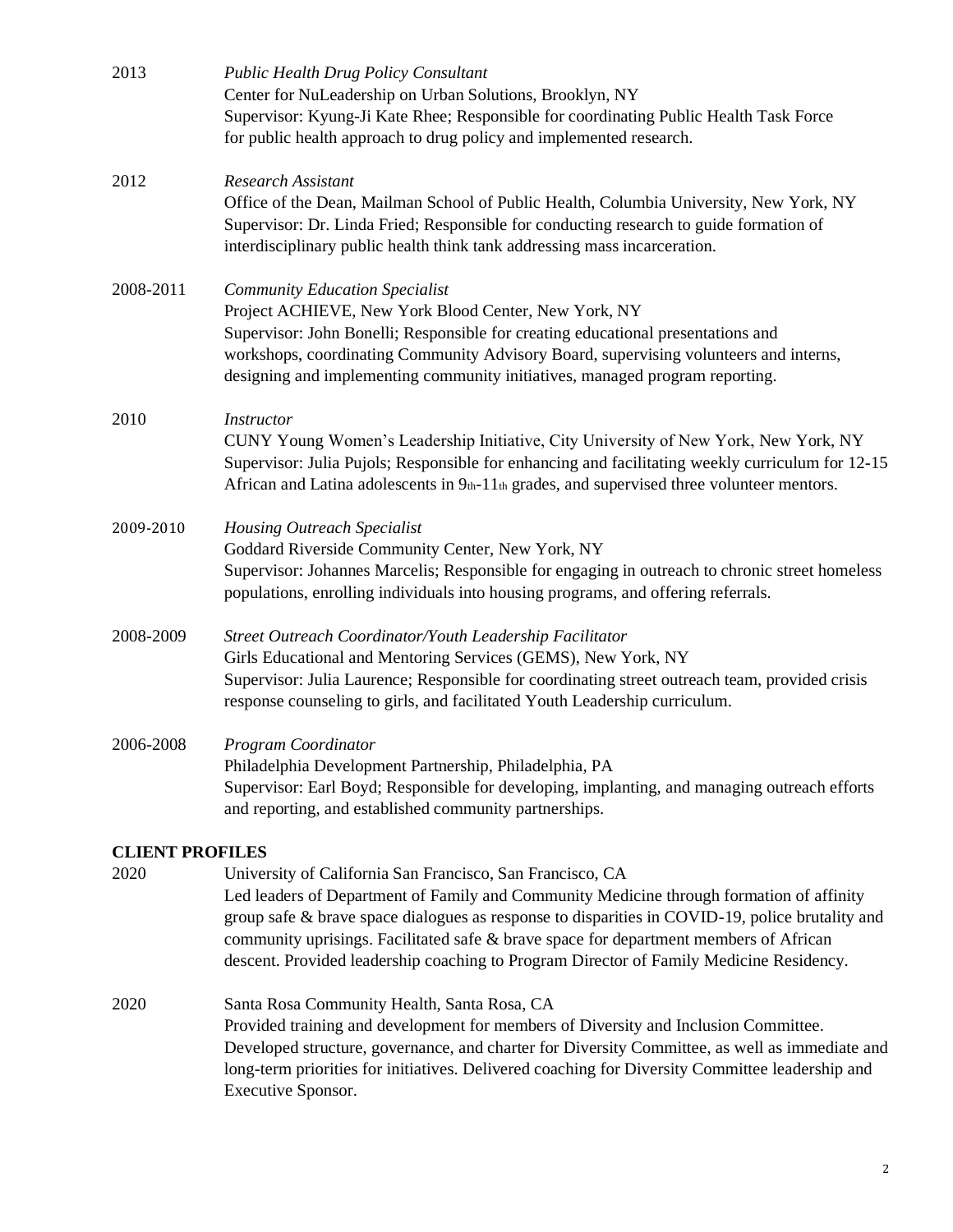2019-2020 Sutter Santa Rosa Regional Hospital, Santa Rosa, CA Provided training and development for members of Diversity and Inclusion Committee. Developed structure, governance, and charter for Diversity Committee, as well as immediate and long-term priorities for initiatives. Delivered coaching for Diversity Committee leadership and Executive Sponsor. Engaged Labor & Delivery department in formation of Culture Committee to address bias and harassment, implement a departmental climate survey, and coach committee leaders.

#### 2019-2020 Santa Rosa Family Medicine Residency Program, Santa Rosa, CA

- Provide assessment, strategy, and training to residency program in order to increase inclusion and belonging. Disseminated and reported on climate of program, facilitated listening sessions among residence and faculty, created and implemented trainings, engaged and coached program and hospital leadership to prepare for and facilitate change, and developed evaluation strategy for assessing efforts. Increased resident sense of belonging by 12%; and 100% increase in faculty understanding of resident experiences of bias and comfort engaging in discussions of bias since previous year.
- 2018-2019 Ultimate Medical Academy, Tampa, FL Spearheaded launch of diversity and inclusion efforts with 3-hour training of D&I Council and six brownbag talks regarding unconscious bias and racial microaggressions reaching over 180 staff and leaders. Offered 3-hour interactive follow-up training for D&I Council and 2-hour workshops among leadership regarding how to mediate microaggressions and enhance allyship in the workplace, reaching over 60 people leaders and managers.
- 2017-2019 Columbia University School of Nursing, New York, NY Facilitated Deconstructing Racism in Health Care course for three summer semesters. Created and implemented online training for three student facilitators to prepare for creating and maintaining safe space.

## **LECTURES/PRESENTATIONS**

| May 2020   | Keynote Address: "Intersectionality Matters!: Mitigating Unconscious Bias and Racial               |
|------------|----------------------------------------------------------------------------------------------------|
|            | Microaggressions in Behavioral Health Care." Pennsylvania Care Partnership Webinar Series.         |
| Feb. 2020  | Panel Member: "Where Do We Go from Here: Addressing Medical Mistrust, Racism and                   |
|            | <i>Restorative Justice</i> ". Southern AIDS Coalition & Tuskegee University Lifting the Veil Think |
|            | Tank, Tuskegee, AL.                                                                                |
| Mar. 2019  | "The Diversity, Inclusion, and Belonging Committee: Broadening Students' Exposure to Topics        |
|            | Related to Social Justice and Health". Washington, S.G.E. Oral Presentation, Undergraduate         |
|            | Education for Public Health and Global Health Summit, Arlington, VA.                               |
| Nov. 2017  | Keynote Address: "Deconstructing Racism in Health Care: Healing Ourselves, Our Patients &          |
|            | Society. An Approach to Teaching About Racism in Medicine." New York Medical College               |
|            | Grand Rounds, Valhalla, NY.                                                                        |
| Sept. 2017 | Panel Member, Opening Plenary: "Equipping and Empowering Faith-Based Organizations to              |
|            | meaningfully address HIV/AIDS, Hepatitis C and Health Equity through Private-Public                |
|            | <i>Partnerships,</i> " Office of the Assistant Secretary for Health U.S. Department of Health and  |
|            | Human Services, Region III, Philadelphia, PA.                                                      |
| Jan. 2017  | Keynote Address: "What is Race: Deconstructing Race in Medicine and Health." Webinar               |
|            | Series, American Medical Student Association.                                                      |
| Oct. 2016  | "Beyond implicit bias: a medical student course of race and racism in medicine." Austin, C.,       |
|            | Crawford-Roberts, A., Kahn, M., Lynch, G., Mirand, C., Ostrer, L., Palermo, A.S., &                |
|            | Washington, S. Oral Presentation, American Public Health Association, Denver, CO.                  |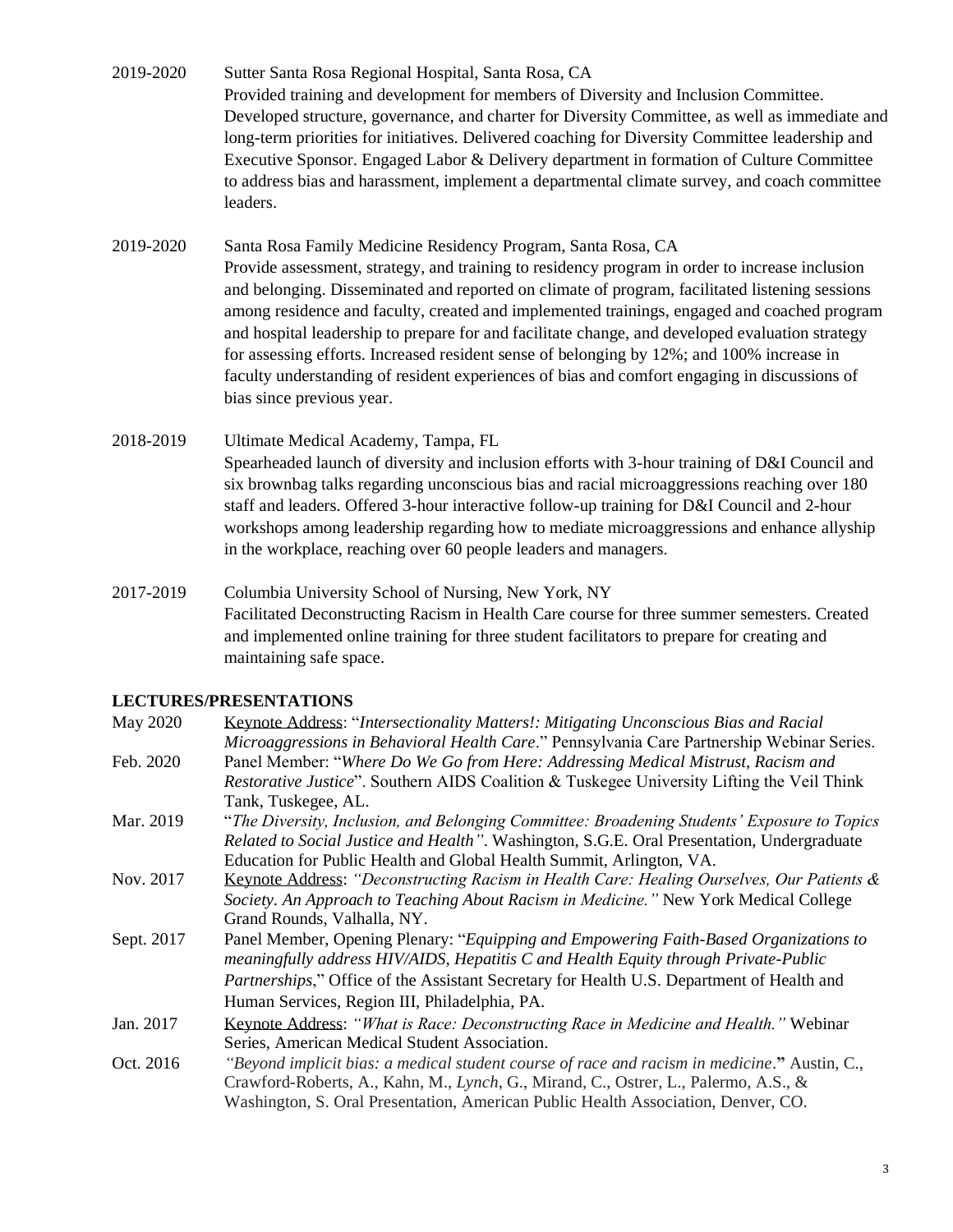| Sept. 2015    | "White Male Sexual Imperialism: Exploring Race, Sexuality and Health from a Socio-Political-<br>Historical Perspective." Washington, S. Guest Lecture, Icahn School of Medicine at Mount<br>Sinai Sexuality and Medicine Elective Course, New York, NY.                                                                                                      |
|---------------|--------------------------------------------------------------------------------------------------------------------------------------------------------------------------------------------------------------------------------------------------------------------------------------------------------------------------------------------------------------|
| Sept. 2015    | "Guns, Hospitals and Patients in Crisis: Medical Student Response to the Shooting of Allen<br>Pean." Washington, S. Panel Discussion, Icahn School of Medicine at Mount Sinai, New York,<br>NY.                                                                                                                                                              |
| Aug. 2015     | "Social Determinants of Health." Washington, S. Panel Discussion, Art and Science of Medicine<br>Course, Icahn School of Medicine at Mount Saini.                                                                                                                                                                                                            |
| Nov. 2014     | Keynote Address: "Unpacking Me: Exploring & Defining from Within" Washington, S.<br>Women's Session of Gates Millennium Scholars Leadership Conference, San Jose, CA                                                                                                                                                                                         |
| Nov. 2014     | "Beyond Cultural Competency: A Course for Medical Students on Race in Medicine and<br>Health." Hennelly, M, Krinsky, L, Crawford-Roberts, A, Gomez, A, Ramirez-Zamudio,<br>Washington, S, Palermo, A. Oral presentation, American Association of Medical Colleges,<br>Chicago, IL                                                                            |
| Aug. 2014     | "Origins of Health Disparities." Washington, S. Guest Lecture, Art and Science of Medicine<br>Course, Icahn School of Medicine at Mount Sinai, New York, NY.                                                                                                                                                                                                 |
| April 2014    | "Beyond Cultural Competency: A Course for Medical Students on Race in Medicine and<br>Health." Hennelly M, Krinsky L, Crawford-Roberts A, Gomez A, Ramirez-Zamudio,<br>Washington S, Palermo A. Poster presentation, Institute for Medical Education Research Day,<br>Institute for Medical Education, Icahn School of Medicine at Mount Sinai, New York, NY |
| April 2014    | "A Model College Preparation Program for Low-Income High School Students of Color—<br>Promoting Access to Educational Equity at The FLY Academy" Washington, S. Oral<br>presentation, 6th Annual Health Disparities Conference at Teachers College, Columbia<br>University, New York, NY                                                                     |
| February 2013 | Keynote Address: "State of Black Health" Washington, S. Black History Dinner, Icahn School<br>of Medicine at Mount Sinai, New York, NY                                                                                                                                                                                                                       |
| April 2012    | "African-Centered Holistic Healing for African American Women Survivors of Childhood<br>Sexual Abuse" Washington, S. Oral presentation, Society for the Scientific Study of Sexuality<br>Western Regional Meeting, Los Angeles, CA                                                                                                                           |
| April 2012    | "African-Centered Holistic Healing for African American Women Survivors of Childhood<br>Sexual Abuse" Washington, S. Oral presentation, Student Research Diversity Day, Mailman<br>School of Public Health, Columbia University, New York, NY                                                                                                                |
| Nov. 2012     | Keynote Address: "Unpacking Me: Exploring & Defining from Within" Washington, S.<br>Women's Session of Gates Millennium Scholars Leadership Conference, San Jose, CA                                                                                                                                                                                         |
| Sept. 2011    | Keynote Address: "Unpacking Me: Exploring & Defining from Within" Washington, S.<br>Women's Session of Gates Millennium Scholars Leadership Conference, Richmond, VA                                                                                                                                                                                         |
| Aug. 2010     | "Black Community and Medical Research: Exploring the Impact of Abuses of the Black<br>Community in the Era of HIV" Washington, S. HIV Vaccine Trial s Unit Community Forum,<br>Seattle, WA                                                                                                                                                                   |
| June 2010     | Keynote Address: "Black Community and Medical Research: Exploring the Impact of<br>Abuses of the Black Community in the Era of HIV" Washington, S. SisterLove HIV<br>Vaccine Awareness Day Event, Atlanta, GA                                                                                                                                                |
| Sept. 2009    | "Black Community and Medical Research: Exploring the Impact of Abuses of the Black<br>Community in the Era of HIV" Washington, S. U.S. Community Educators Session at HIV<br>Vaccine Trials Network Full Group Meeting, Seattle, WA                                                                                                                          |
| August 2009   | "Black Community and Medical Research: Exploring the Impact of Abuses of the Black<br>Community in the Era of HIV" Washington, S. Workshop for NY State LGBT People of Color<br>Health Summit, Albany, NY                                                                                                                                                    |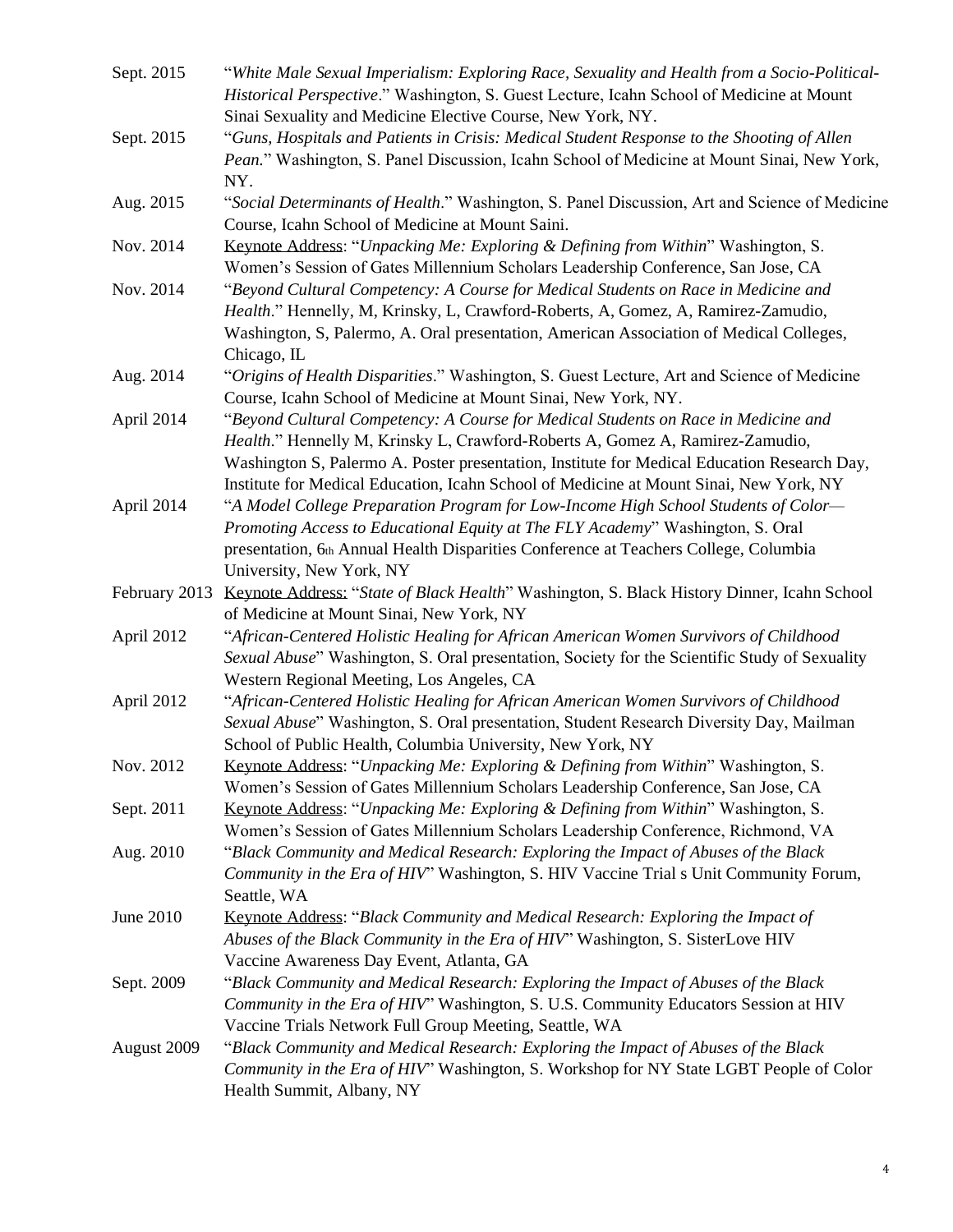# **RESEARCH & PUBLICATIONS**

2019 Washington, SGW & Fullilove, R. "6. Structural Racism in Policing & Mass Incarceration: A Driver of Health Disparities in Black and Latino/Latina Communities". Racism: Science & Tools for the Public Health Professional. American Public Health Association.

| <b>Teaching Activity/Topic</b>                                                                                           | Level                                                                 | Role                                    | No. of<br><b>Learners</b> | No. of<br>hrs/week/month/yr     | <b>Years</b><br>Taught                                                                      |
|--------------------------------------------------------------------------------------------------------------------------|-----------------------------------------------------------------------|-----------------------------------------|---------------------------|---------------------------------|---------------------------------------------------------------------------------------------|
|                                                                                                                          |                                                                       | <b>MEDICAL &amp; CLINICAL EDUCATION</b> |                           |                                 |                                                                                             |
| Deconstructing Race in Medicine<br>and Health: Our Patients, Our<br>Selves<br>Icahn School of Medicine at Mount<br>Sinai | Elective course,<br>open to all<br>medical students                   | Co-course designer;<br>Facilitator      | 23                        | 10 weeks; 2hrs/week             | Spring<br>2014, 2015,<br>2016, 2017,<br>2018                                                |
| <b>Unconscious Bias for Health Care</b><br>Professionals<br>Temple University Physician<br><b>Assistant Program</b>      | Required training<br>series for all PA<br>students                    | Training designer;<br>facilitator       | 20                        | 2 sessions; 90 minutes<br>each  | Spring<br>2017, 2018,<br>2019                                                               |
| Self-Care for Health Care<br>Professionals<br>Temple University Physician<br><b>Assistant Program</b>                    | Required training<br>for all PA students                              | Training designer;<br>facilitator       | 40                        | 1 session; 90 minutes           | Spring 2017                                                                                 |
| Deconstructing Racism in Health<br>Care<br>Columbia University School of<br>Nursing                                      | Elective course,<br>open to nursing<br>and other clinical<br>students | Co-course designer;<br>Facilitator      | 15                        | 10 weeks; 3hrs/week             | Summer<br>2017, 2018,<br>2019                                                               |
|                                                                                                                          |                                                                       | <b>UNDERGRADUATE LEVEL</b>              |                           |                                 |                                                                                             |
| Ethnicity, Culture, and Health                                                                                           | Undergraduate<br>public health<br>majors                              | Instructor                              | 73                        | 14 weeks; 2 hrs, 40<br>min/week | Spring 2018                                                                                 |
| Contemporary Slavery and Public<br>Health                                                                                | Undergraduate                                                         | Creator and<br>Instructor               | 31                        | 14 weeks; 2 hrs, 40<br>min/week | Spring 2018                                                                                 |
| AIDS and Society                                                                                                         | Undergraduate                                                         | Instructor                              | 70                        | 1 week; 8 hrs/day               | Spring<br>2018, 2019                                                                        |
| Internship 1 for Public Health<br>Majors<br><b>Temple University</b>                                                     | Undergraduate                                                         | Instructor                              | 25                        | 14 weeks; 2 hrs, 40<br>min/week | Spring 2017                                                                                 |
| Public Health Program Planning<br>Temple University                                                                      | Undergraduate                                                         | Instructor                              | 30                        | 14 weeks; 2 hrs, 40<br>min/week | Fall 2016.<br>Spring<br>2017, Fall<br>2018,<br>Spring 2019                                  |
| Professional Seminar for Public<br><b>Health Majors</b><br>Temple University                                             | Undergraduate                                                         | Instructor                              | 31                        | 14 weeks; 2 hrs, 40<br>min/week | Fall 2016,<br>Spring<br>2017; Fall<br>2017                                                  |
| Public Health: The Way We Live,<br>Work & Play<br>Temple University                                                      | Undergraduate<br>students in<br>College of Public<br>Health           | Instructor                              | 65                        | 14 weeks; 2 hrs, 40<br>min/week | Fall 2016,<br>Spring<br>2017; Fall<br>2017;<br>spring<br>2018, fall<br>2018,<br>spring 2019 |

#### **TEACHING EXPERIENCE**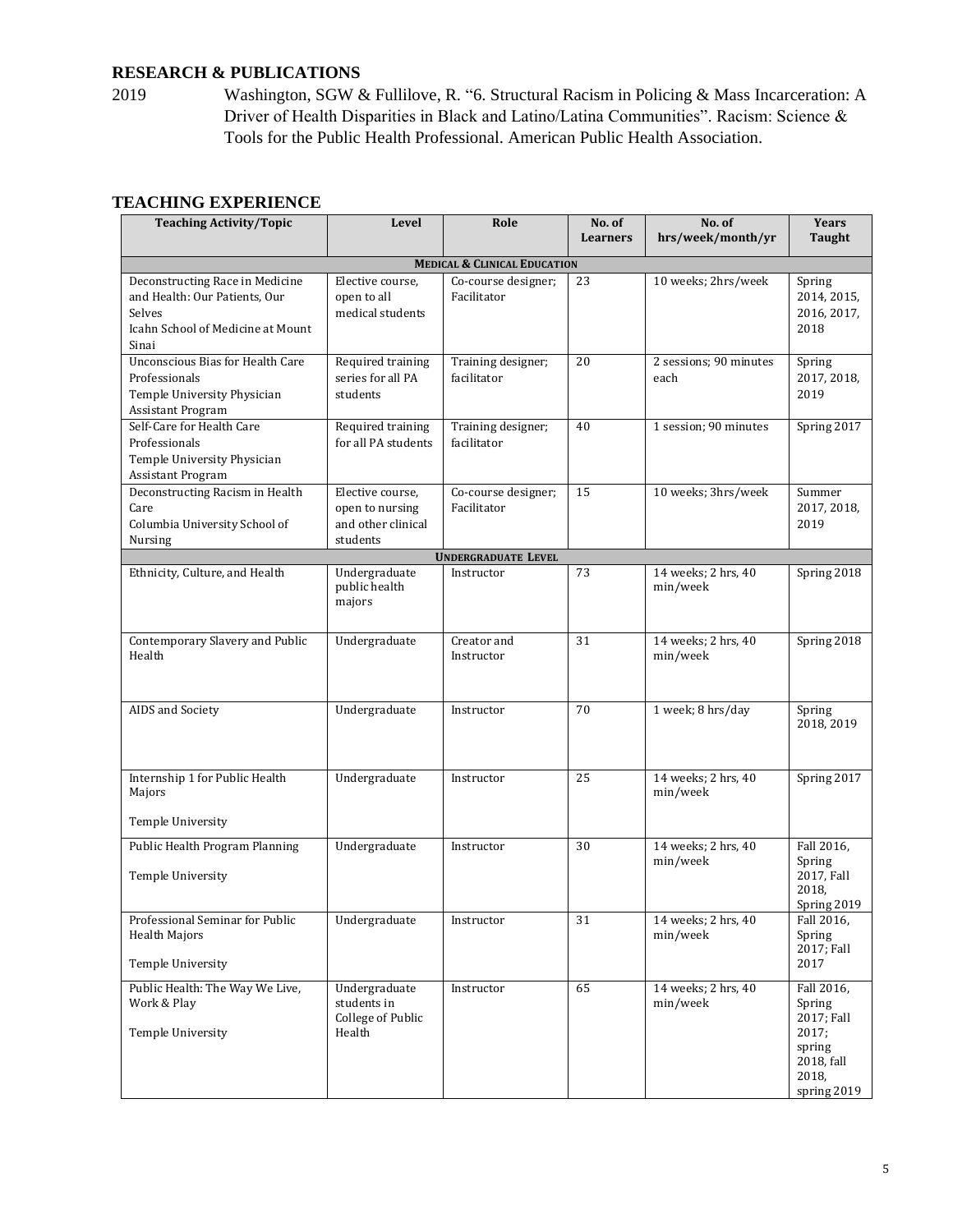| Race and Culture in Medicine<br><b>Icahn School of Medicine at Mount</b><br>Sinai             | Northeast<br>Regional Alliance<br>(NERA) MedPrep<br>Program                                                             | Developed and<br>facilitated seminar-<br>based curriculum<br>on race, culture and<br>medicine for pre-<br>med collegiate<br>summer | 40        | 6 weeks; 1.5hr/week   | Summer<br>2013.<br>Summer<br>2014,<br>Summer<br>2015.<br>Summer<br>2016     |
|-----------------------------------------------------------------------------------------------|-------------------------------------------------------------------------------------------------------------------------|------------------------------------------------------------------------------------------------------------------------------------|-----------|-----------------------|-----------------------------------------------------------------------------|
| Introduction to Community Health<br><b>Hostos Community College</b>                           | Intro course for<br>college-level<br>Hostos students,<br>requirement for<br>Community<br>Health majors                  | Course designer;<br>instructor                                                                                                     | 30        | 13 weeks; 3hrs/week   | Summer<br>2014,<br>Summer<br>2015, Fall<br>2015,<br>Spring 2016<br>(online) |
| Contemporary Health Issues<br><b>Hostos Community College</b>                                 | Requirement for<br>Community<br>Health majors at<br>Hostos                                                              | Course designer;<br>instructor                                                                                                     | 30        | 13 weeks; 3hrs/week   | <b>Fall 2015</b>                                                            |
| <b>Medical Terminology</b><br><b>Hostos Community College</b>                                 | College-level<br>course for college-<br>bound high school<br>juniors and<br>seniors                                     | Course designer;<br>Instructor                                                                                                     | 24        | 13 weeks; 2.5hrs/week | Spring 2013                                                                 |
| <b>Interpersonal Relations</b><br><b>Hostos Community College</b>                             | College-level<br>course for college-<br>bound high school<br>juniors and<br>seniors                                     | Course Instructor                                                                                                                  | 12        | 2 weeks; 3hrs/week    | Winter<br>2014                                                              |
| <b>MASTERS LEVEL</b>                                                                          |                                                                                                                         |                                                                                                                                    |           |                       |                                                                             |
| Critical Race Discourse Think Tank<br>Mailman School of Public Health,<br>Columbia University | Master of Public<br>Health Program<br>independent<br>study-Columbia<br>University<br>Mailman School of<br>Public Health | Lecturer:<br>Community-Based<br>Participatory<br>Research--Theory,<br>Process and<br>Practice                                      | 20        | 13 weeks; 3hr/week    | Spring<br>2012-Fall<br>2013                                                 |
| Culture, Illness, and Community<br>Health<br>Icahn School of Medicine at Mount<br>Sinai       | Masters Level<br>(MPH and MSc)<br>Clinical Research<br><b>Training Program</b>                                          | Lecturer                                                                                                                           | $20 - 55$ | 2 weeks; 1.5hrs/week  | Spring<br>2013, 2014,<br>2015, 2016,<br>2017, 2018                          |

## **SERVICE TO THE DEPARTMENT/COLLEGE**

- 2017-2018 Created/Chair Social and Behavioral Science Department Diversity Committee; spearheaded and facilitated Diversity Lunch and Learn Series; created/host annual Black History Month Film Screening Series; completed LGBTQ Safe Zone Training.
- 2018 Communications Chair, College of Public Health Diversity Committee-chair of two task groups; created leadership structure of committee.
- 2016-2017 Undergraduate Committee-reviewed SBS curriculum; created undergraduate course: *Contemporary Slavery and Public Health* to be implemented Spring 2018.

#### **SERVICE TO THE UNIVERSITY**

2016-2017 Temple Undergraduate Research Forum Review Board; Provided two mock lectures in collaboration with IDEAL and Advocate Center for Culture and Education Summer Boot Camp.

#### **PROFESSIONAL SERVICE**

2017 Peer-reviewed for *Journal of Teaching and Learning in Medicine* and *Journal of Racial and Ethnic Health Disparities*.